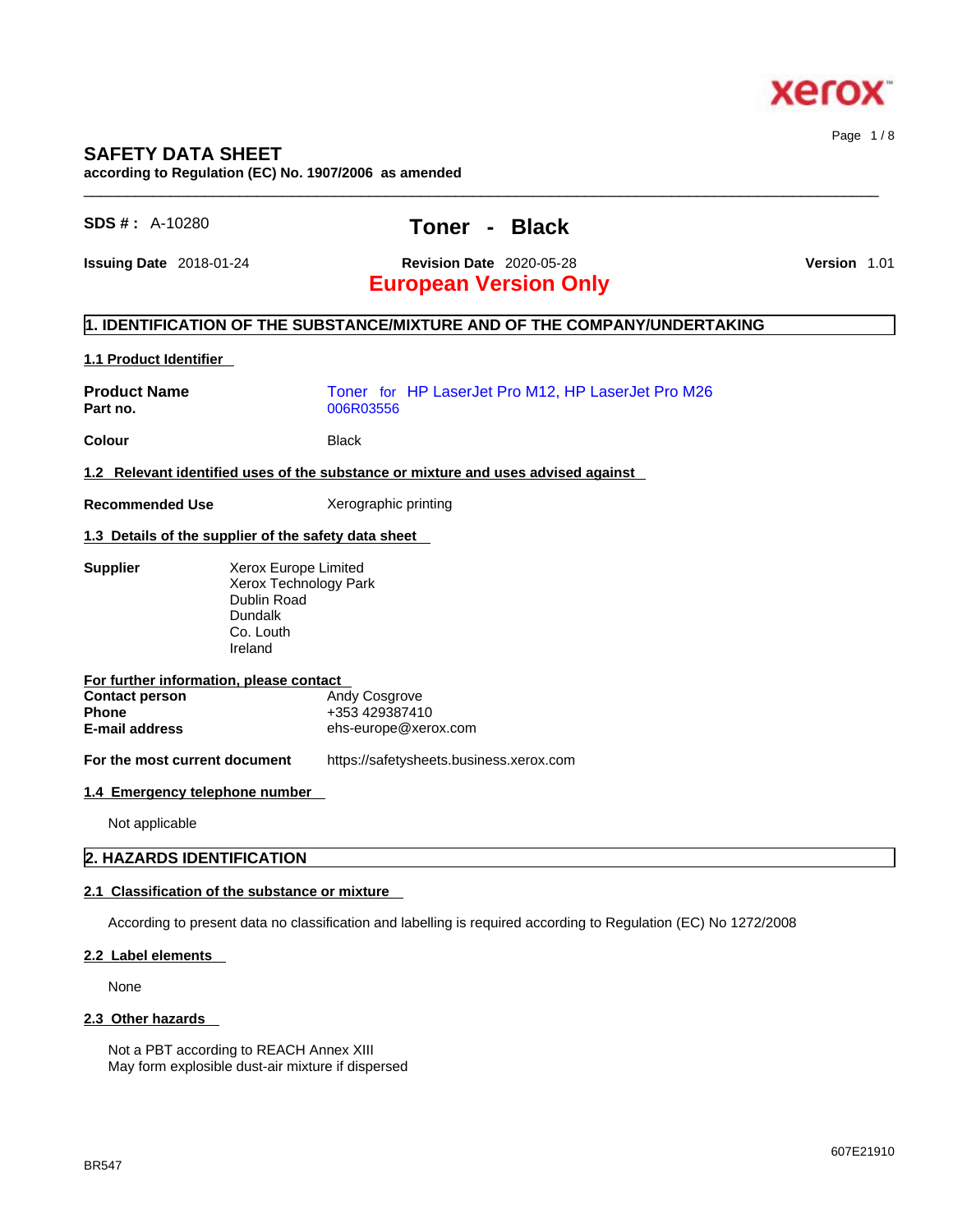## **SDS # :** A-10280 **Toner - Black**

 $\_$  ,  $\_$  ,  $\_$  ,  $\_$  ,  $\_$  ,  $\_$  ,  $\_$  ,  $\_$  ,  $\_$  ,  $\_$  ,  $\_$  ,  $\_$  ,  $\_$  ,  $\_$  ,  $\_$  ,  $\_$  ,  $\_$  ,  $\_$  ,  $\_$  ,  $\_$  ,  $\_$  ,  $\_$  ,  $\_$  ,  $\_$  ,  $\_$  ,  $\_$  ,  $\_$  ,  $\_$  ,  $\_$  ,  $\_$  ,  $\_$  ,  $\_$  ,  $\_$  ,  $\_$  ,  $\_$  ,  $\_$  ,  $\_$  ,

**Issuing Date** 2018-01-24 **Revision Date** 2020-05-28 **Version** 1.01

 $\_$  ,  $\_$  ,  $\_$  ,  $\_$  ,  $\_$  ,  $\_$  ,  $\_$  ,  $\_$  ,  $\_$  ,  $\_$  ,  $\_$  ,  $\_$  ,  $\_$  ,  $\_$  ,  $\_$  ,  $\_$  ,  $\_$  ,  $\_$  ,  $\_$  ,  $\_$  ,  $\_$  ,  $\_$  ,  $\_$  ,  $\_$  ,  $\_$  ,  $\_$  ,  $\_$  ,  $\_$  ,  $\_$  ,  $\_$  ,  $\_$  ,  $\_$  ,  $\_$  ,  $\_$  ,  $\_$  ,  $\_$  ,  $\_$  ,

Page 2 / 8

### **3. COMPOSITION/INFORMATION ON INGREDIENTS**

#### **3.2 Mixtures**

| <b>Chemical Name</b>         | Weight % | <b>CAS No.</b> | <b>EC-No</b> | Classification (Req.)<br>1272/2008) | Hazard<br><b>Statements</b> | <b>REACH Registration</b><br><b>Number</b> |
|------------------------------|----------|----------------|--------------|-------------------------------------|-----------------------------|--------------------------------------------|
| Styrene / acrylate copolymer | 40-60    | Proprietary    | Not listed   | $\sim$ $\sim$                       | --                          |                                            |
| Magnetite                    | 40-50    | 1317-61-9      | 215-277-5    | $\sim$ $\sim$                       | $\sim$ $\sim$               | 01-2119457646-28-0021                      |
| Wax                          | 1-5      | Proprietary    | Not listed   | $- -$                               | $- -$                       |                                            |
| Silica                       | 1-3      | 67762-90-7     | Not listed   | $\sim$ $\sim$                       | --                          | $- -$                                      |
| Metal complex dye            | < 1.0    | 42405-40-3     | 403-360-0    | Flam, Sol. 1                        | H <sub>228</sub>            | $-$                                        |
|                              |          |                |              | Acute Tox 4                         | H302                        |                                            |
|                              |          |                |              | Aquatic Acute 1                     | H400                        |                                            |
|                              |          |                |              | <b>Aquatic Chronic 1</b>            | H410                        |                                            |

## **Full text of H- statements: see section 16**

**Note**

"--" indicates no classification or hazard statements apply.

Components marked as "Not Listed" are exempt from registration.

Where no REACH registration number is listed, it is considered confidential to the Only Representative.

#### **4. FIRST AID MEASURES**

#### **4.1 Description of first aid measures**

| Eye contact<br><b>Skin contact</b>                      | Immediately flush with plenty of water. After initial flushing, remove any contact lenses and<br>continue flushing for at least 15 minutes |
|---------------------------------------------------------|--------------------------------------------------------------------------------------------------------------------------------------------|
| <b>Inhalation</b>                                       | Wash skin with soap and water<br>Move to fresh air                                                                                         |
| Ingestion                                               | Rinse mouth with water and afterwards drink plenty of water or milk                                                                        |
|                                                         | 4.2 Most important symptoms and effects, both acute and delayed                                                                            |
| Acute toxicity                                          |                                                                                                                                            |
| <b>Eyes</b>                                             | No known effect                                                                                                                            |
| <b>Skin</b>                                             | No known effect                                                                                                                            |
| <b>Inhalation</b>                                       | No known effect                                                                                                                            |
| Ingestion                                               | No known effect                                                                                                                            |
| <b>Chronic effects</b>                                  |                                                                                                                                            |
| <b>Chronic toxicity</b>                                 | No known effects under normal use conditions                                                                                               |
| <b>Main symptoms</b>                                    | Overexposure may cause:                                                                                                                    |
|                                                         | mild respiratory irritation similar to nuisance dust.                                                                                      |
|                                                         | 4.3 Indication of immediate medical attention and special treatment needed                                                                 |
| <b>Protection of first-aiders</b><br>Notes to physician | No special protective equipment required<br>Treat symptomatically                                                                          |

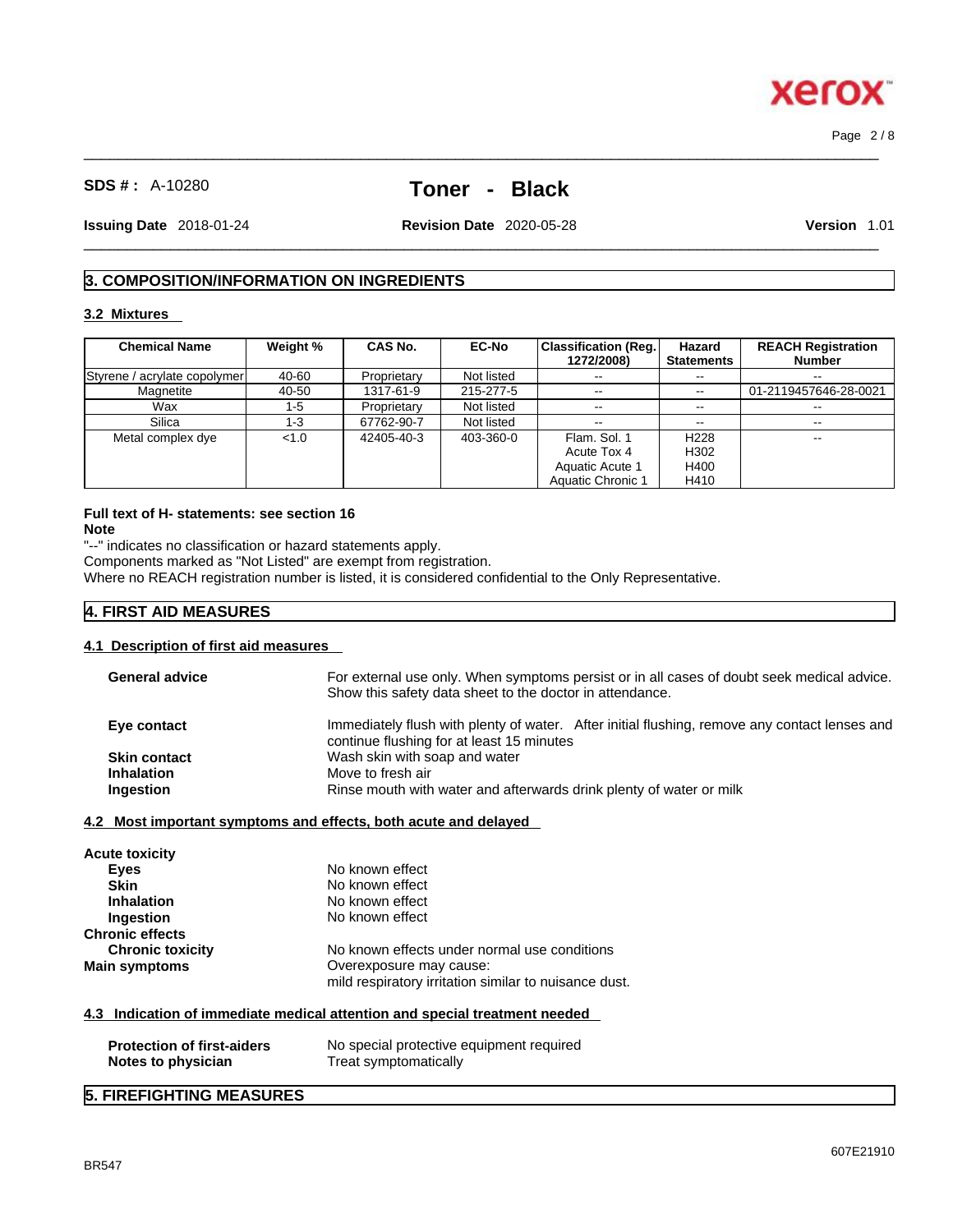607E21910

BR547

#### **SDS # :** A-10280 **Toner - Black**

 $\_$  ,  $\_$  ,  $\_$  ,  $\_$  ,  $\_$  ,  $\_$  ,  $\_$  ,  $\_$  ,  $\_$  ,  $\_$  ,  $\_$  ,  $\_$  ,  $\_$  ,  $\_$  ,  $\_$  ,  $\_$  ,  $\_$  ,  $\_$  ,  $\_$  ,  $\_$  ,  $\_$  ,  $\_$  ,  $\_$  ,  $\_$  ,  $\_$  ,  $\_$  ,  $\_$  ,  $\_$  ,  $\_$  ,  $\_$  ,  $\_$  ,  $\_$  ,  $\_$  ,  $\_$  ,  $\_$  ,  $\_$  ,  $\_$  ,

 $\_$  ,  $\_$  ,  $\_$  ,  $\_$  ,  $\_$  ,  $\_$  ,  $\_$  ,  $\_$  ,  $\_$  ,  $\_$  ,  $\_$  ,  $\_$  ,  $\_$  ,  $\_$  ,  $\_$  ,  $\_$  ,  $\_$  ,  $\_$  ,  $\_$  ,  $\_$  ,  $\_$  ,  $\_$  ,  $\_$  ,  $\_$  ,  $\_$  ,  $\_$  ,  $\_$  ,  $\_$  ,  $\_$  ,  $\_$  ,  $\_$  ,  $\_$  ,  $\_$  ,  $\_$  ,  $\_$  ,  $\_$  ,  $\_$  , **Issuing Date** 2018-01-24 **Revision Date** 2020-05-28 **Version** 1.01

## **5.1 Extinguishing media**

**Suitable extinguishing media** Use water spray or fog; do not use straight streams, Foam

**Unsuitable extinguishing media** Do not use a solid water stream as it may scatterand spread fire

#### **5.2 Special hazards arising from the substance or mixture**

Fine dust dispersed in air, in sufficient concentrations, and in the presence of an ignition source is a potential dust explosion hazard

**Hazardous combustion products**Hazardous decomposition products due to incomplete combustion, Carbon oxides, Nitrogen oxides (NOx)

#### **5.3 Advice for fire-fighters**

In the event of fire and/or explosion do not breathe fumes. Wear fire/flame resistant/retardant clothing. Use self-contained pressure-demand breathing apparatus if needed to prevent exposure to smoke or airborne toxins. Wear self-contained breathing apparatus and protective suit.

#### **Other information**

| <b>Flammability</b> | Not flammable  |
|---------------------|----------------|
| <b>Flash point</b>  | Not applicable |

#### **6. ACCIDENTAL RELEASE MEASURES**

#### **6.1 Personal precautions, protective equipment and emergency procedures**

Avoid breathing dust

#### **6.2 Environmental precautions**

Although toner is not an aquatic toxin, microplastics may be a physical hazard to aquatic life and should not be allowed to enter drains, sewers, or waterways

#### **6.3 Methods and material for containment and cleaning up**

| <b>Methods for containment</b> | Prevent dust cloud                                                                |
|--------------------------------|-----------------------------------------------------------------------------------|
| Methods for cleaning up        | Use a vacuum cleaner to remove excess, then wash with COLD water. Hot water fuses |
|                                | the toner making it difficult to remove                                           |

#### **6.4 Reference to other sections**

See section 12 for additional ecological information See Section 13 for additional information

#### **7. HANDLING AND STORAGE**

#### **7.1 Precautions for safe handling**

Handle in accordance with good industrial hygiene and safety practice, Avoid dust accumulation in enclosed space, Prevent



Page 3 / 8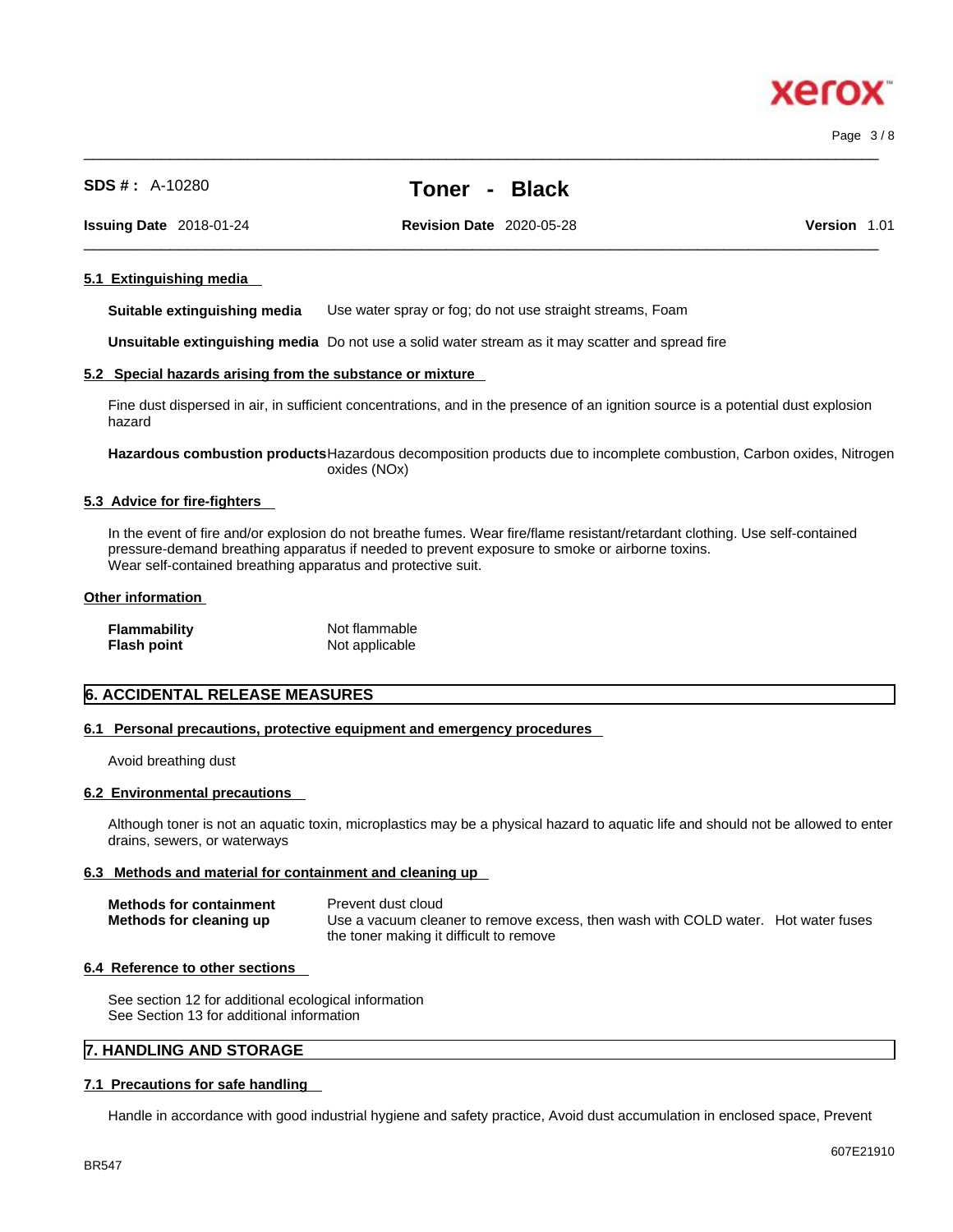**Hygiene measures** None under normal use conditions **7.2 Conditions for safe storage, including any incompatibilities** Keep container tightly closed in a dry and well-ventilated place, Store at room temperature **7.3 Specific end uses**  Xerographic printing **8. EXPOSURE CONTROLS/PERSONAL PROTECTION 8.1 Control parameters Xerox Exposure Limit**  $2.5 \text{ mg/m}^3$  (total dust) **Xerox Exposure Limit** 0.4 mg/m<sup>3</sup> (respirable dust) **8.2 Exposure controls Engineering measures** None under normal use conditions **Personal protective equipment Eye/face protection**<br> **Hand protection**<br>
No special protective equipment required **Hand protection No special protective equipment required**<br>**Skin and body protection No special protective equipment required Skin and body protection** No special protective equipment required<br> **Respiratory protection** No special protective equipment required **Respiratory protection** No special protective equipment required<br> **Thermal hazards** None under normal processing **Thermal hazards** None under normal processing **Environmental Exposure Controls Environmental Exposure Controls**  Keep out of drains, sewers, ditches and waterways **9. PHYSICAL AND CHEMICAL PROPERTIES 9.1 Information on basic physical and chemical properties Appearance Powder Beam Appearance Faint** 

 $\_$  ,  $\_$  ,  $\_$  ,  $\_$  ,  $\_$  ,  $\_$  ,  $\_$  ,  $\_$  ,  $\_$  ,  $\_$  ,  $\_$  ,  $\_$  ,  $\_$  ,  $\_$  ,  $\_$  ,  $\_$  ,  $\_$  ,  $\_$  ,  $\_$  ,  $\_$  ,  $\_$  ,  $\_$  ,  $\_$  ,  $\_$  ,  $\_$  ,  $\_$  ,  $\_$  ,  $\_$  ,  $\_$  ,  $\_$  ,  $\_$  ,  $\_$  ,  $\_$  ,  $\_$  ,  $\_$  ,  $\_$  ,  $\_$  , **Issuing Date** 2018-01-24 **Revision Date** 2020-05-28 **Version** 1.01

dust cloud

**SDS # :** A-10280 **Toner - Black**

 $\_$  ,  $\_$  ,  $\_$  ,  $\_$  ,  $\_$  ,  $\_$  ,  $\_$  ,  $\_$  ,  $\_$  ,  $\_$  ,  $\_$  ,  $\_$  ,  $\_$  ,  $\_$  ,  $\_$  ,  $\_$  ,  $\_$  ,  $\_$  ,  $\_$  ,  $\_$  ,  $\_$  ,  $\_$  ,  $\_$  ,  $\_$  ,  $\_$  ,  $\_$  ,  $\_$  ,  $\_$  ,  $\_$  ,  $\_$  ,  $\_$  ,  $\_$  ,  $\_$  ,  $\_$  ,  $\_$  ,  $\_$  ,  $\_$  ,

Page 4 / 8

## xero

| <b>Physical state</b><br><b>Colour</b>                                              | Solid<br><b>Black</b>                             | <b>Odour threshold</b><br>рH | Not applicable<br>Not applicable |
|-------------------------------------------------------------------------------------|---------------------------------------------------|------------------------------|----------------------------------|
| <b>Flash point</b>                                                                  | Not applicable                                    |                              |                                  |
| <b>Melting / Freezing Point</b><br>Boiling point/boiling range<br>Softening point   | Not applicable<br>Not applicable<br>$49 - 60 °C$  | $-140 °F$<br>120             |                                  |
| <b>Evaporation rate</b><br><b>Flammability</b><br><b>Flammability Limits in Air</b> | Not applicable<br>Not flammable<br>Not applicable |                              |                                  |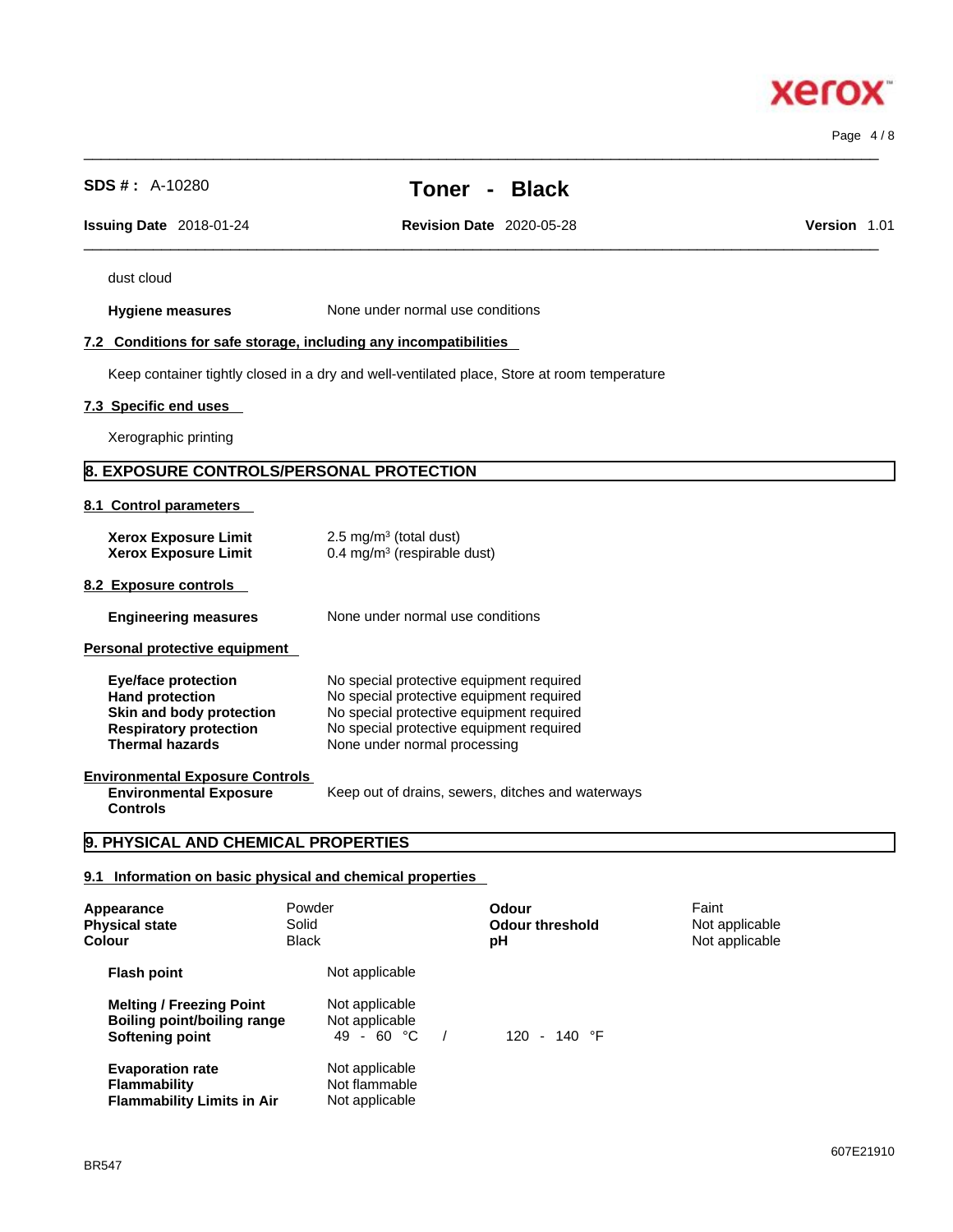# **Xerox**

Page 5 / 8

**SDS # :** A-10280 **Toner - Black**

 $\_$  ,  $\_$  ,  $\_$  ,  $\_$  ,  $\_$  ,  $\_$  ,  $\_$  ,  $\_$  ,  $\_$  ,  $\_$  ,  $\_$  ,  $\_$  ,  $\_$  ,  $\_$  ,  $\_$  ,  $\_$  ,  $\_$  ,  $\_$  ,  $\_$  ,  $\_$  ,  $\_$  ,  $\_$  ,  $\_$  ,  $\_$  ,  $\_$  ,  $\_$  ,  $\_$  ,  $\_$  ,  $\_$  ,  $\_$  ,  $\_$  ,  $\_$  ,  $\_$  ,  $\_$  ,  $\_$  ,  $\_$  ,  $\_$  ,

**Issuing Date** 2018-01-24 **Revision Date** 2020-05-28 **Version** 1.01

 $\_$  ,  $\_$  ,  $\_$  ,  $\_$  ,  $\_$  ,  $\_$  ,  $\_$  ,  $\_$  ,  $\_$  ,  $\_$  ,  $\_$  ,  $\_$  ,  $\_$  ,  $\_$  ,  $\_$  ,  $\_$  ,  $\_$  ,  $\_$  ,  $\_$  ,  $\_$  ,  $\_$  ,  $\_$  ,  $\_$  ,  $\_$  ,  $\_$  ,  $\_$  ,  $\_$  ,  $\_$  ,  $\_$  ,  $\_$  ,  $\_$  ,  $\_$  ,  $\_$  ,  $\_$  ,  $\_$  ,  $\_$  ,  $\_$  ,

| <b>Explosive Limits</b>                                                       | No data available                                                                                                                           |
|-------------------------------------------------------------------------------|---------------------------------------------------------------------------------------------------------------------------------------------|
| Vapour pressure                                                               | Not applicable                                                                                                                              |
| Vapour density                                                                | Not applicable                                                                                                                              |
| <b>Specific gravity</b>                                                       | $-2$                                                                                                                                        |
| <b>Water solubility</b>                                                       | Negligible                                                                                                                                  |
| <b>Partition coefficient</b>                                                  | Not applicable                                                                                                                              |
| <b>Autoignition temperature</b>                                               | Not applicable                                                                                                                              |
| <b>Decomposition temperature</b>                                              | Not determined                                                                                                                              |
| <b>Viscosity</b>                                                              | Not applicable                                                                                                                              |
| <b>Explosive properties</b>                                                   | Fine dust dispersed in air, in sufficient concentrations, and in the presence of an ignition<br>source is a potential dust explosion hazard |
| <b>Oxidising properties</b>                                                   | Not applicable                                                                                                                              |
| 9.2 Other information                                                         |                                                                                                                                             |
| $\mathbf{A}$ $\mathbf{B}$ $\mathbf{A}$ $\mathbf{B}$ $\mathbf{A}$ $\mathbf{B}$ |                                                                                                                                             |

None

#### **10. STABILITY AND REACTIVITY**

#### **10.1 Reactivity**

No dangerous reaction known under conditions of normal use

#### **10.2 Chemical stability**

Stable under normal conditions

#### **10.3 Possibility of hazardous reactions**

| <b>Hazardous reactions</b>      | None under normal processing            |
|---------------------------------|-----------------------------------------|
| <b>Hazardous polymerisation</b> | Hazardous polymerisation does not occur |

#### **10.4 Conditions to avoid**

Prevent dust cloud, Fine dust dispersed in air, in sufficient concentrations, and in the presence of an ignition source is a potential dust explosion hazard

#### **10.5 Incompatible Materials**

None

#### **10.6 Hazardous decomposition products**

None under normal use

#### **11. TOXICOLOGICAL INFORMATION**

*The toxicity data noted below is based on the test results of similar reprographic materials.* 

#### **11.1 Information on toxicological effects**

#### **Acute toxicity**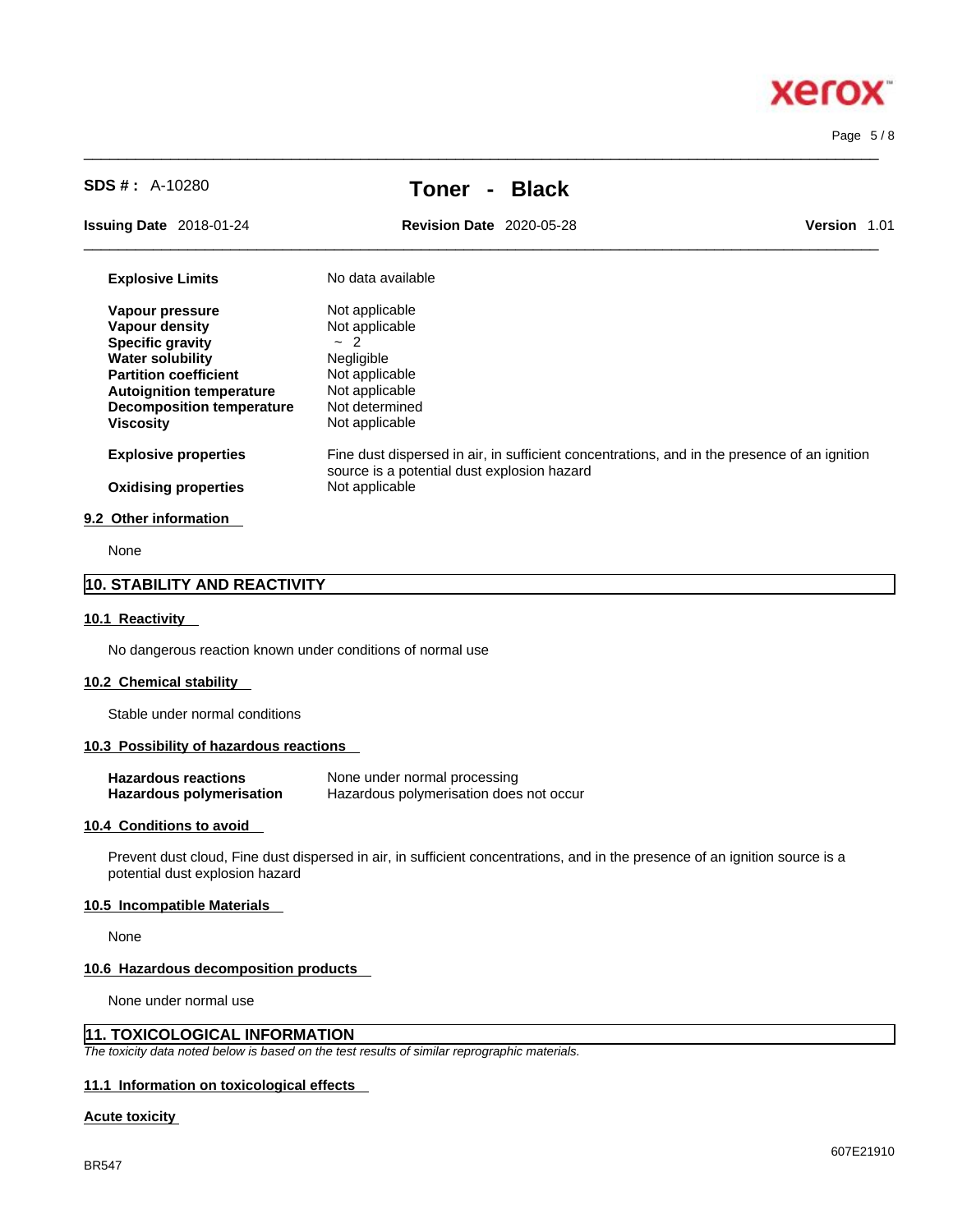

Page 6 / 8

| $SDS #: A-10280$                                         | - Black<br>Toner                                                          |              |  |
|----------------------------------------------------------|---------------------------------------------------------------------------|--------------|--|
| <b>Issuing Date 2018-01-24</b>                           | <b>Revision Date 2020-05-28</b>                                           | Version 1.01 |  |
| Product Information                                      |                                                                           |              |  |
| <b>Irritation</b>                                        | No skin irritation, No eye irritation                                     |              |  |
| Oral LD50                                                | $> 5$ g/kg (rat)                                                          |              |  |
| Dermal LD50                                              | $> 5$ g/kg (rabbit)                                                       |              |  |
| <b>LC50 Inhalation</b>                                   | $> 5$ mg/L (rat, 4 hr)                                                    |              |  |
| <b>Chronic toxicity</b>                                  |                                                                           |              |  |
| Product Information                                      |                                                                           |              |  |
| <b>Chronic effects</b>                                   | No known effects under normal use conditions                              |              |  |
| Carcinogenicity                                          | Not classifiable as a human carcinogen                                    |              |  |
| Other toxic effects                                      |                                                                           |              |  |
| Product Information                                      |                                                                           |              |  |
| <b>Sensitisation</b>                                     | No sensitisation responses were observed                                  |              |  |
| <b>Mutagenic effects</b>                                 | Not mutagenic in AMES Test                                                |              |  |
| <b>Reproductive toxicity</b>                             | This product does not contain any known or suspected reproductive hazards |              |  |
| <b>Target organ effects</b>                              | None known                                                                |              |  |
| Other adverse effects                                    | None known                                                                |              |  |
| <b>Aspiration Hazard</b>                                 | Not applicable                                                            |              |  |
| 11.2 Information on other hazards                        |                                                                           |              |  |
| Endocrine disrupting properties No information available |                                                                           |              |  |

 $\_$  ,  $\_$  ,  $\_$  ,  $\_$  ,  $\_$  ,  $\_$  ,  $\_$  ,  $\_$  ,  $\_$  ,  $\_$  ,  $\_$  ,  $\_$  ,  $\_$  ,  $\_$  ,  $\_$  ,  $\_$  ,  $\_$  ,  $\_$  ,  $\_$  ,  $\_$  ,  $\_$  ,  $\_$  ,  $\_$  ,  $\_$  ,  $\_$  ,  $\_$  ,  $\_$  ,  $\_$  ,  $\_$  ,  $\_$  ,  $\_$  ,  $\_$  ,  $\_$  ,  $\_$  ,  $\_$  ,  $\_$  ,  $\_$  ,

#### **12. ECOLOGICAL INFORMATION**

#### **12.1 Toxicity**

EC50/72h/algae = >1000 mg/L

#### **12.2 Persistence and degradability**

Not readily biodegradable

#### **12.3 Bioaccumulative potential**

Bioaccumulation is unlikely

#### **12.4 Mobility in soil**

Insoluble in water

#### **12.5 Results of PBT and vPvB assessment**

Not a PBT according to REACH Annex XIII

#### **12.6 Endocrine disrupting properties**

This product does not contain any known or suspected endocrine disruptors

#### **12.7 Other adverse effects**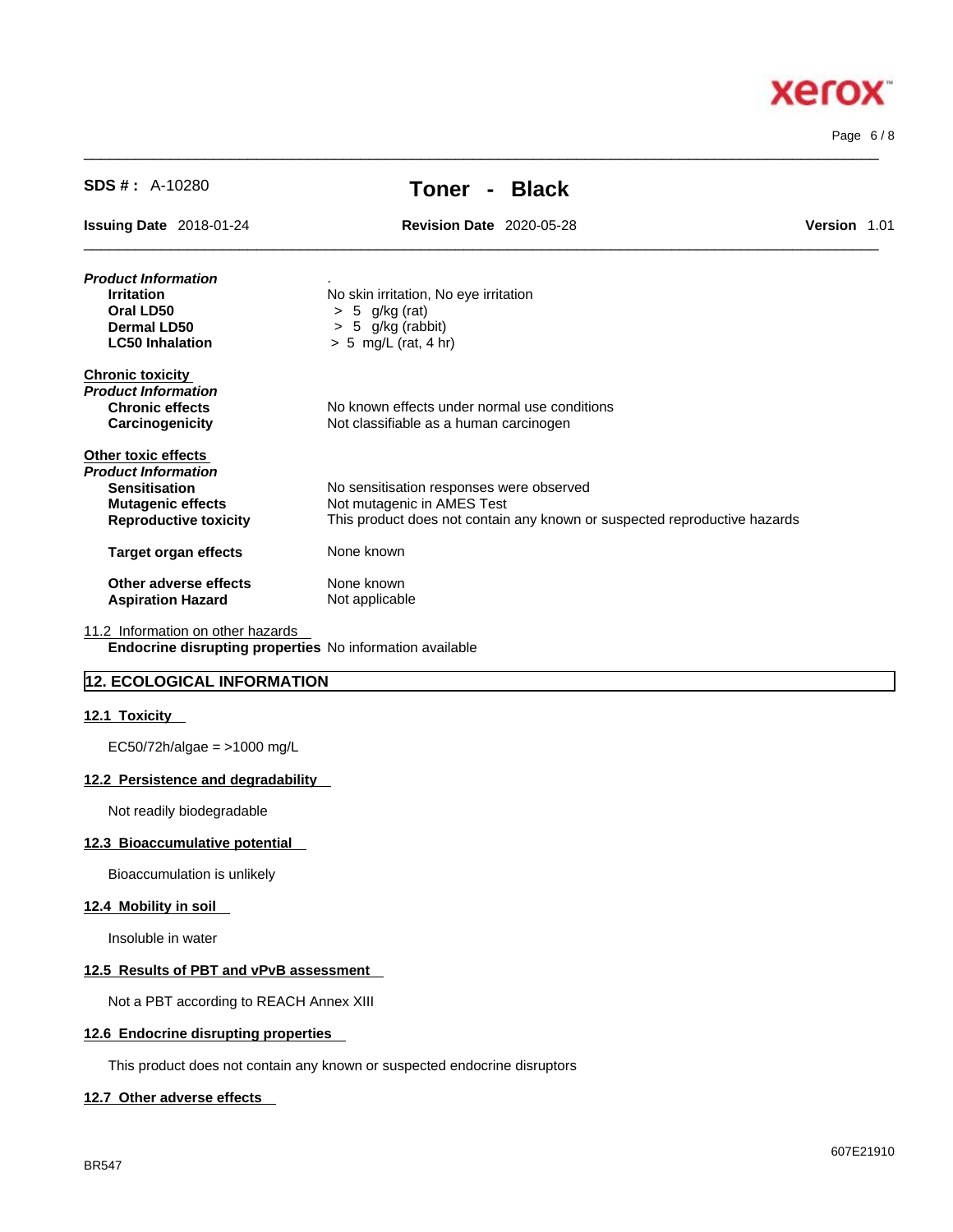

Page 7 / 8

### **SDS # :** A-10280 **Toner - Black**

 $\_$  ,  $\_$  ,  $\_$  ,  $\_$  ,  $\_$  ,  $\_$  ,  $\_$  ,  $\_$  ,  $\_$  ,  $\_$  ,  $\_$  ,  $\_$  ,  $\_$  ,  $\_$  ,  $\_$  ,  $\_$  ,  $\_$  ,  $\_$  ,  $\_$  ,  $\_$  ,  $\_$  ,  $\_$  ,  $\_$  ,  $\_$  ,  $\_$  ,  $\_$  ,  $\_$  ,  $\_$  ,  $\_$  ,  $\_$  ,  $\_$  ,  $\_$  ,  $\_$  ,  $\_$  ,  $\_$  ,  $\_$  ,  $\_$  ,

**Issuing Date** 2018-01-24 **Revision Date** 2020-05-28 **Version** 1.01

 $\_$  ,  $\_$  ,  $\_$  ,  $\_$  ,  $\_$  ,  $\_$  ,  $\_$  ,  $\_$  ,  $\_$  ,  $\_$  ,  $\_$  ,  $\_$  ,  $\_$  ,  $\_$  ,  $\_$  ,  $\_$  ,  $\_$  ,  $\_$  ,  $\_$  ,  $\_$  ,  $\_$  ,  $\_$  ,  $\_$  ,  $\_$  ,  $\_$  ,  $\_$  ,  $\_$  ,  $\_$  ,  $\_$  ,  $\_$  ,  $\_$  ,  $\_$  ,  $\_$  ,  $\_$  ,  $\_$  ,  $\_$  ,  $\_$  ,

Although toner is not an aquatic toxin, microplastics may be a physical hazard to aquatic life and should not be allowed to enter drains, sewers, or waterways.

## **13. DISPOSAL CONSIDERATIONS 13.1 Waste treatment methods Waste Disposal Method** Can be landfilled or incinerated, when in compliance with local regulations If incineration is to be carried out, care must be exercised to prevent dust clouds forming. **EWC Waste Disposal No.** 08 03 17\* **Other information** Although toner is not an aquatic toxin, microplastics may be a physical hazard to aquatic life and should not be allowed to enter drains, sewers, or waterways.

#### **14. TRANSPORT INFORMATION**

#### **14.1 UN/ID No**

Not regulated

#### **14.2 Proper shipping name**

Not regulated

#### **14.3 Transport hazard class(es)**

Not classified

#### **14.4 Packing Group**

Not applicable

#### **14.5 Environmental hazards**

Presents little or no hazard to the environment

#### **14.6 Special precautions for users**

No special precautions are needed in handling this material

#### **14.7 Transport in bulk according to MARPOL 73/78 and the IBC Code**

Not applicable

#### **15. REGULATORY INFORMATION**

#### **15.1 Safety, health and environmental regulations/legislation specific for the substance or mixture**

According to present data no classification and labelling is required according to Regulation (EC) No 1272/2008